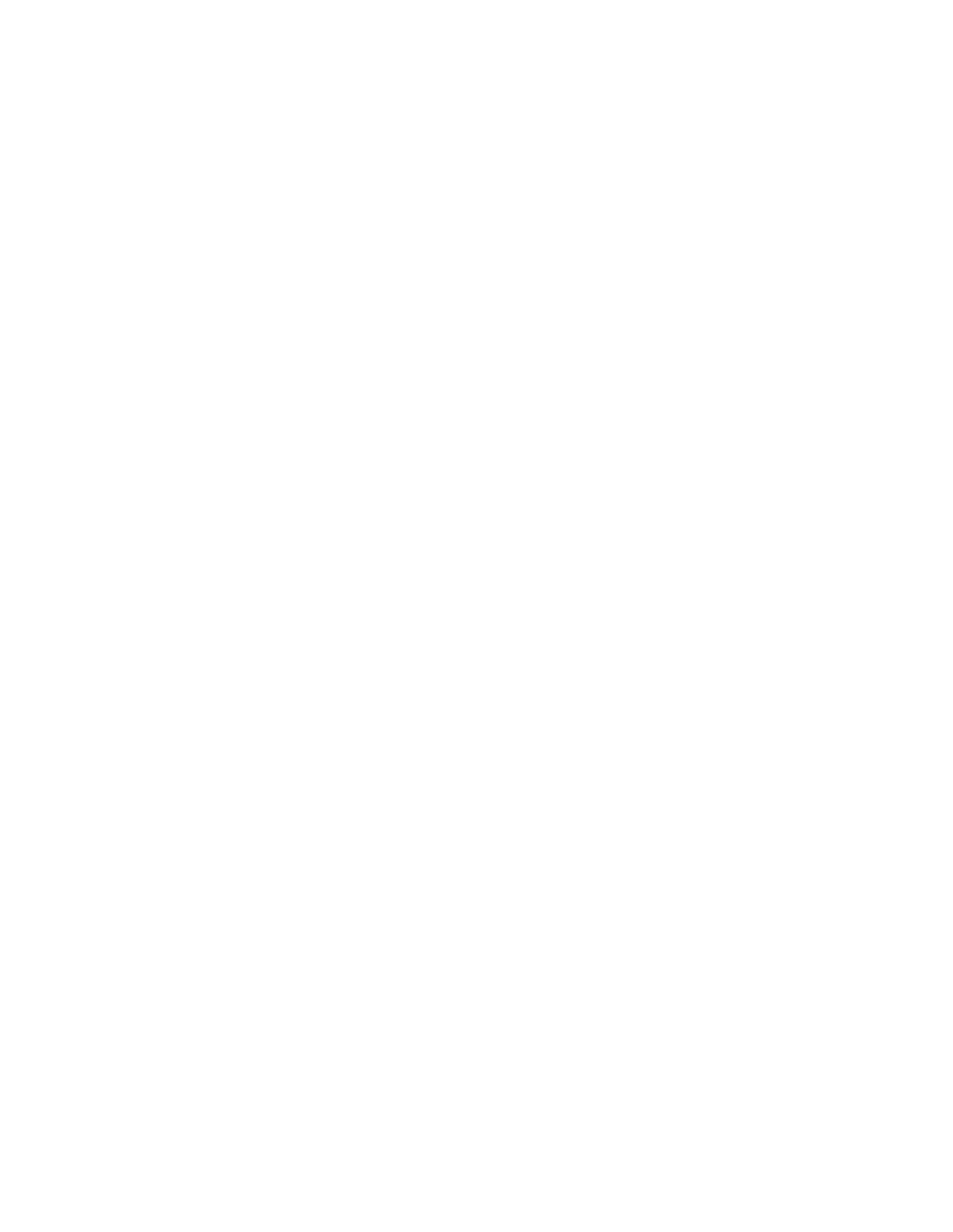## **Making Higher Education Attainable Interim Study Committee**

## **Committee Charge**

The Making Higher Education Attainable Interim Study Committee was created pursuant to Interim Committee Request Letter 2019-09. The committee is charged with studying the following policy issues:

- the high costs of higher education;
- college tuition rate setting;
- roadblocks to obtaining postsecondary education; and
- risks and rewards of postsecondary education.

## **Committee Activities**

During the 2019 interim, the committee held five meetings at the Capitol and went on one field trip. Briefings and presentations were made by the Colorado Department of Higher Education (CDHE), Colorado School Counselor Association, Education Commission of the States, National Conference of State Legislatures, representatives from higher education institutions, and members of the public. The committee heard briefings on the Colorado Opportunity Scholarship Initiative, student loan debt, financial barriers to accessing postsecondary education, and the School Counselor Corps Grant Program. The following subsections discuss the committee's activities during the 2019 interim.

*Financial barriers to postsecondary education.* The committee heard briefings from the Education Commission of the States, Student Borrower Protection Council, Colorado School Counselor Association (CSCA), and student groups regarding financial barriers to obtaining a postsecondary credential or degree. Financial barriers are the number one reason students do not complete a postsecondary education. These may include unexpected medical costs, family issues, housing or food insecurity, emergency vehicle or home repairs, or other expenses, in addition to not qualifying for financial aid. Representatives from institutions of higher education discussed the ways in which they are assisting students who are facing financial barriers access or complete a degree or credential.

*Colorado Opportunity Scholarship Initiative***.** The committee was briefed by representatives from CDHE and institutions of higher education regarding the Colorado Opportunity Scholarship Initiative (COSI). COSI was created in 2014 and matches community dollars to fund student support organizations and scholarship programs across the state. This discussion resulted in Bill A.

**School Counselor Corps Grant Program.** The committee heard a presentation from CSCA on the School Counselor Corps Grant Program. The grant program awards funding to eligible schools and school districts to increase the number of counselors in high schools. The committee learned about ways in which the grant program can assist a wider range of students by providing services in middle schools in addition to high schools.